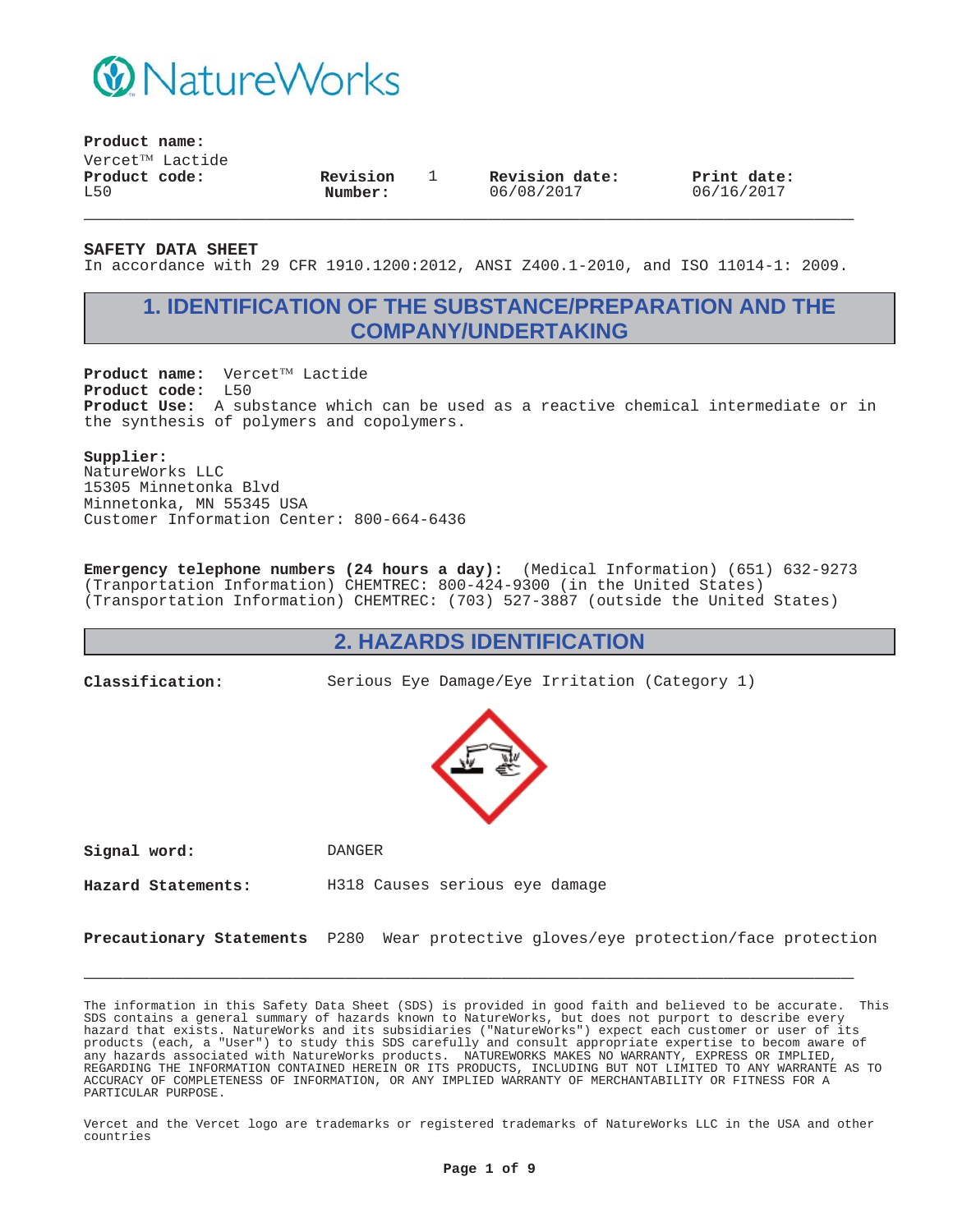

| riouuct name: |                 |                    |                |             |
|---------------|-----------------|--------------------|----------------|-------------|
|               | Vercet™ Lactide |                    |                |             |
| Product code: |                 | Revision Number: 1 | Revision date: | Print date: |
| L50           |                 |                    | 06/08/2017     | 06/16/2017  |
|               |                 |                    |                |             |
|               |                 |                    |                |             |

IF IN EYES: Rinse caustiously with water for several minutes. Remove contact lenses, if present and easy to do. Continue rinsing.

**Potential health effects:** See Section 11 for more information

**Environmental precautions:**See Section 12 for more information

**Product name:**

**Other Hazards:** Lactide, when in contact with moisture, hydrolyzes to form lactic acid. Lactic acid can cause severe irritation and possibly burns to tissue upon contact. Contact with eyes may cause severe irritation with corneal injury, which may result in permanent impairment of vision, even blindness.

# **3. COMPOSITION/INFORMATION ON INGREDIENTS**

| Chemical name and CAS    | Weight % | OSHA Exposure<br>Limits: | <b>ACGIH Exposure</b><br>Limits: |
|--------------------------|----------|--------------------------|----------------------------------|
| Lactide<br>$95 - 96 - 5$ | >90      | None                     | None                             |

All ingredients in quantities > 1.0% (0.1% for carcinogens) that are potentially hazardous per OSHA definitions.

# **4. FIRST AID MEASURES**

**Emergency telephone numbers (24 hours a day):** (Medical Information) (651) 632-9273

- (Tranportation Information) CHEMTREC: 800-424-9300 (in the United States)
- (Transportation Information) CHEMTREC: (703) 527-3887 (outside the United States)

**Eye contact:** Rinse immediately with plenty of water, also under the eyelids, for at least 15 minutes Remove any contact lenses if easy to do. Call a physician or Poison Control Center immediately.

**Skin contact:** Rinse immediately with plenty of water for at least 15 minutes. If symptoms persist, call a physician

**\_\_\_\_\_\_\_\_\_\_\_\_\_\_\_\_\_\_\_\_\_\_\_\_\_\_\_\_\_\_\_\_\_\_\_\_\_\_\_\_\_\_\_\_\_\_\_\_\_\_\_\_\_\_\_\_\_\_\_**

**Inhalation:** Move to fresh air. Consult a physician if symptoms persist.

The information in this Safety Data Sheet (SDS) is provided in good faith and believed to be accurate. This SDS contains a general summary of hazards known to NatureWorks, but does not purport to describe every hazard that exists. NatureWorks and its subsidiaries ("NatureWorks") expect each customer or user of its products (each, a "User") to study this SDS carefully and consult appropriate expertise to becom aware of any hazards associated with NatureWorks products. NATUREWORKS MAKES NO WARRANTY, EXPRESS OR IMPLIED, REGARDING THE INFORMATION CONTAINED HEREIN OR ITS PRODUCTS, INCLUDING BUT NOT LIMITED TO ANY WARRANTE AS TO ACCURACY OF COMPLETENESS OF INFORMATION, OR ANY IMPLIED WARRANTY OF MERCHANTABILITY OR FITNESS FOR A PARTICULAR PURPOSE.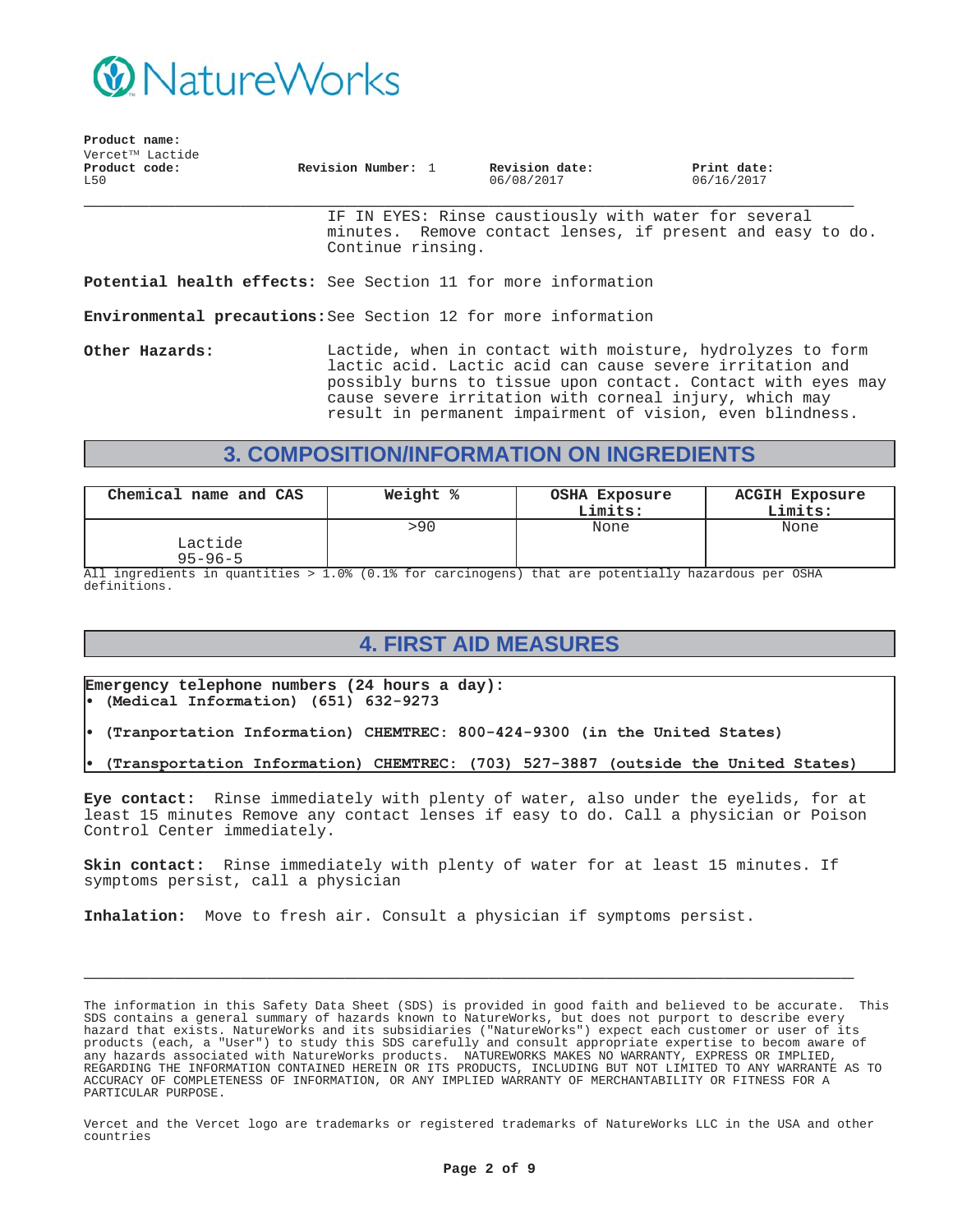

| Product name: |                        |                    |  |                |             |  |
|---------------|------------------------|--------------------|--|----------------|-------------|--|
|               | $V$ ercet $TM$ Lactide |                    |  |                |             |  |
| Product code: |                        | Revision Number: 1 |  | Revision date: | Print date: |  |
| L50           |                        |                    |  | 06/08/2017     | 06/16/2017  |  |

**\_\_\_\_\_\_\_\_\_\_\_\_\_\_\_\_\_\_\_\_\_\_\_\_\_\_\_\_\_\_\_\_\_\_\_\_\_\_\_\_\_\_\_\_\_\_\_\_\_\_\_\_\_\_\_\_\_\_\_ Ingestion:** If swallowed, DO NOT induce vomiting. Call a physician or poison control center immediately. Rinse mouth with plenty of water. If victim is fully conscious, give a small glass of water. NEVER give anything by mouth to an unconsious person.

**Notes to physician:** No specific antidote. Supportive care. Treatment based on judgement of the physician in response to the reaction of the patient.

### **5. FIRE-FIGHTING MEASURES**

**Flammability: Autoignition temperature:** Not determined

**Flammability Limits in Air: Flammable limits in air - lower (%):** Not determined **Flammable limits in air - upper (%):** Not determined

**Suitable extinguishing media:** Carbon dioxide (CO2), Dry chemical, Foam, Water fog, Fine spray, Alcohol resistant foams are preferred if available. General-purpose synthetic foams (including AFFF) or protein foams may function, but much less effectively.

**Unsuitable extinguishing media** Do not use a solid water stream as it may scatter and spread fire

**Special protective equipment for firefighters:** As in any fire, wear self-contained breathing apparatus pressure-demand, MSHA/NIOSH (approved or equivalent) and full protective gear. Evacuate area and fight fire from a safe distance. Avoid eye and skin contact with this material. If contact is likely, change to full chemical resistant clothing with SCBA.

**Under fire conditions:** Water mist may be used to cool closed containers

## **6. ACCIDENTAL RELEASE MEASURES**

**Personal precautions:** Use personal protective equipment. See Section 8. Sweep up to prevent slipping hazard. Avoid dust formation. Avoid contact with skin and eyes. Avoid breathing vapors or mists. Isolate the spill area. Remove personnel from immediate area until material has cooled, either naturally or after soaking with an inert absorbent (e.g. vermiculite). Use with proper personal protective equipment (see Section 8). Ensure adequate ventilation. Avoid contact with eyes.

**Environmental precautions:** Do not allow material to contaminate ground water system.

**\_\_\_\_\_\_\_\_\_\_\_\_\_\_\_\_\_\_\_\_\_\_\_\_\_\_\_\_\_\_\_\_\_\_\_\_\_\_\_\_\_\_\_\_\_\_\_\_\_\_\_\_\_\_\_\_\_\_\_**

The information in this Safety Data Sheet (SDS) is provided in good faith and believed to be accurate. This SDS contains a general summary of hazards known to NatureWorks, but does not purport to describe every hazard that exists. NatureWorks and its subsidiaries ("NatureWorks") expect each customer or user of its products (each, a "User") to study this SDS carefully and consult appropriate expertise to becom aware of any hazards associated with NatureWorks products. NATUREWORKS MAKES NO WARRANTY, EXPRESS OR IMPLIED, REGARDING THE INFORMATION CONTAINED HEREIN OR ITS PRODUCTS, INCLUDING BUT NOT LIMITED TO ANY WARRANTE AS TO ACCURACY OF COMPLETENESS OF INFORMATION, OR ANY IMPLIED WARRANTY OF MERCHANTABILITY OR FITNESS FOR A PARTICULAR PURPOSE.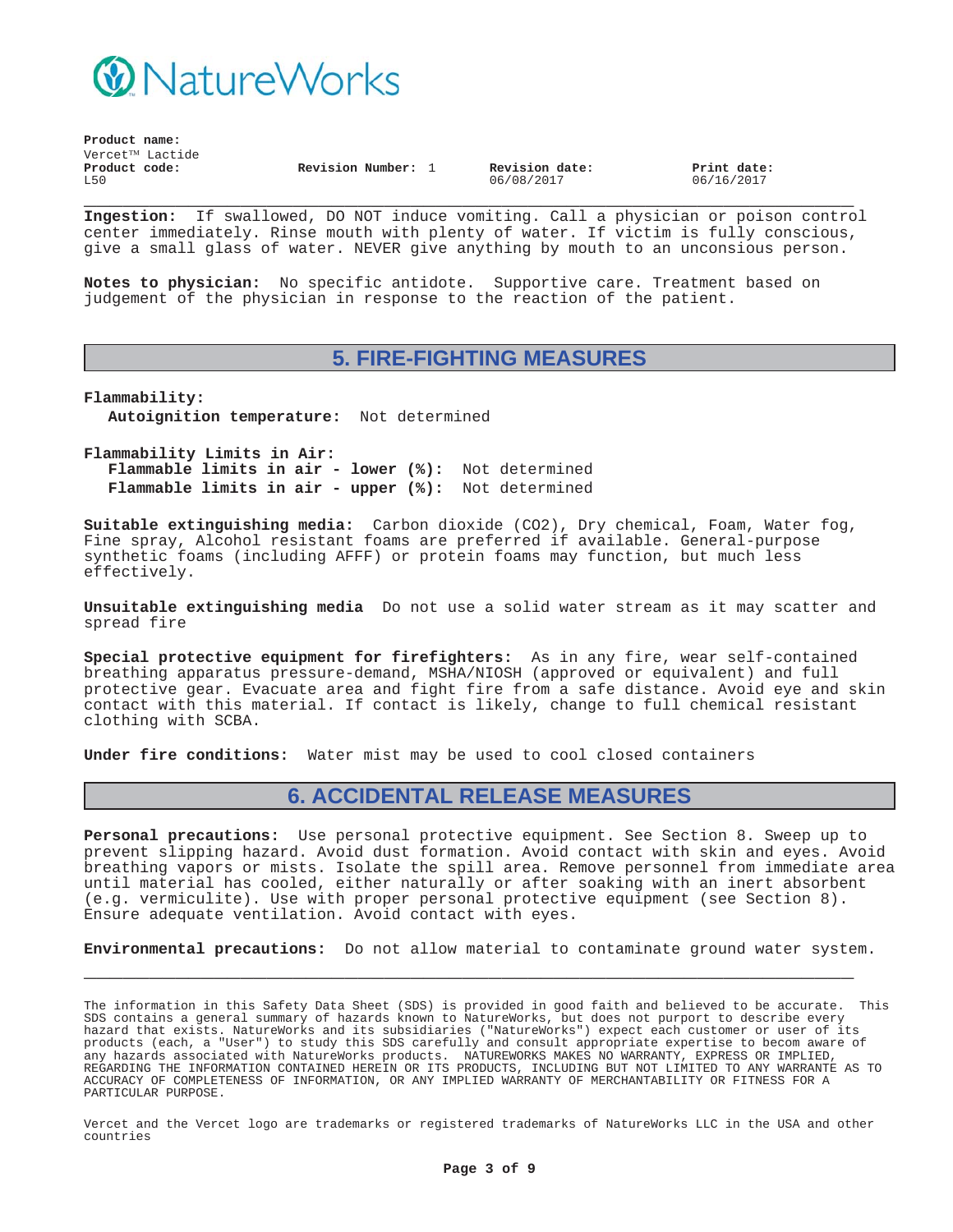

**Product name:**

| Frounce hame: |                 |                    |                |             |
|---------------|-----------------|--------------------|----------------|-------------|
|               | Vercet™ Lactide |                    |                |             |
| Product code: |                 | Revision Number: 1 | Revision date: | Print date: |
| L50           |                 |                    | 06/08/2017     | 06/16/2017  |

Do not flush into surface water or sanitary sewer system

**Methods for cleaning up:** Sweep up and shovel into suitable containers for disposal. Avoid dust generation. Protect from water. Where possible, allow molten material to solidify naturally. Soak up with inert absorbent material, if needed or preferred. Allow material to solidify, and scrape up. If material has been exposed to water and hydrolysis has occured neutralize material with a basic absorbent. See Section 13 for more information.

**\_\_\_\_\_\_\_\_\_\_\_\_\_\_\_\_\_\_\_\_\_\_\_\_\_\_\_\_\_\_\_\_\_\_\_\_\_\_\_\_\_\_\_\_\_\_\_\_\_\_\_\_\_\_\_\_\_\_\_**

## **7. HANDLING AND STORAGE**

**Safe handling advice:** Avoid contact with skin, eyes and clothing. Workers should be protected from the possibility of contact with molten material during fabrication. Avoid dust formation.

**Storage:** Recommended pumping and storage temperature is 212F (100C). Product may become a solid at temperatures below (80C). Keep containers tightly closed in a dry, cool and well-ventilated place Keep contents under a nitrogen atmosphere.

## **8. EXPOSURE CONTROLS/PERSONAL PROTECTION**

#### **Exposure Control:**

**Engineering measures:** Ensure adequate ventilation. Provide appropriate exhaust ventilation at machinery and at places where dust can be generated.

**Exposure limits:** This material can generate Particulates Not Otherwise Classifiable (PNOC). The Occupational Safety and Health Administration (OSHA) PEL/TWA for PNOC is 15  $mg/m<sup>3</sup>$  for total dust and 5 mg/m<sup>3</sup> for the respirable fraction. The American Conference of Governmental Industrial Hygienists (ACGIH) TLV/TWA for PNOC is 10 mg/m3 for inhalable particulates and  $3 \text{ mg/m}^3$  for respirable particulates.

### **Personal protective equipment:**

**Eye protection:** Goggles Face-shield. Safety glasses with side-shields.

**Skin and body protection:** Impervious clothing Selection of specific items such as faceshield, gloves, boots, apron or full-body suit will depend on operation.

The information in this Safety Data Sheet (SDS) is provided in good faith and believed to be accurate. This SDS contains a general summary of hazards known to NatureWorks, but does not purport to describe every hazard that exists. NatureWorks and its subsidiaries ("NatureWorks") expect each customer or user of its products (each, a "User") to study this SDS carefully and consult appropriate expertise to becom aware of any hazards associated with NatureWorks products. NATUREWORKS MAKES NO WARRANTY, EXPRESS OR IMPLIED, REGARDING THE INFORMATION CONTAINED HEREIN OR ITS PRODUCTS, INCLUDING BUT NOT LIMITED TO ANY WARRANTE AS TO ACCURACY OF COMPLETENESS OF INFORMATION, OR ANY IMPLIED WARRANTY OF MERCHANTABILITY OR FITNESS FOR A PARTICULAR PURPOSE.

**\_\_\_\_\_\_\_\_\_\_\_\_\_\_\_\_\_\_\_\_\_\_\_\_\_\_\_\_\_\_\_\_\_\_\_\_\_\_\_\_\_\_\_\_\_\_\_\_\_\_\_\_\_\_\_\_\_\_\_**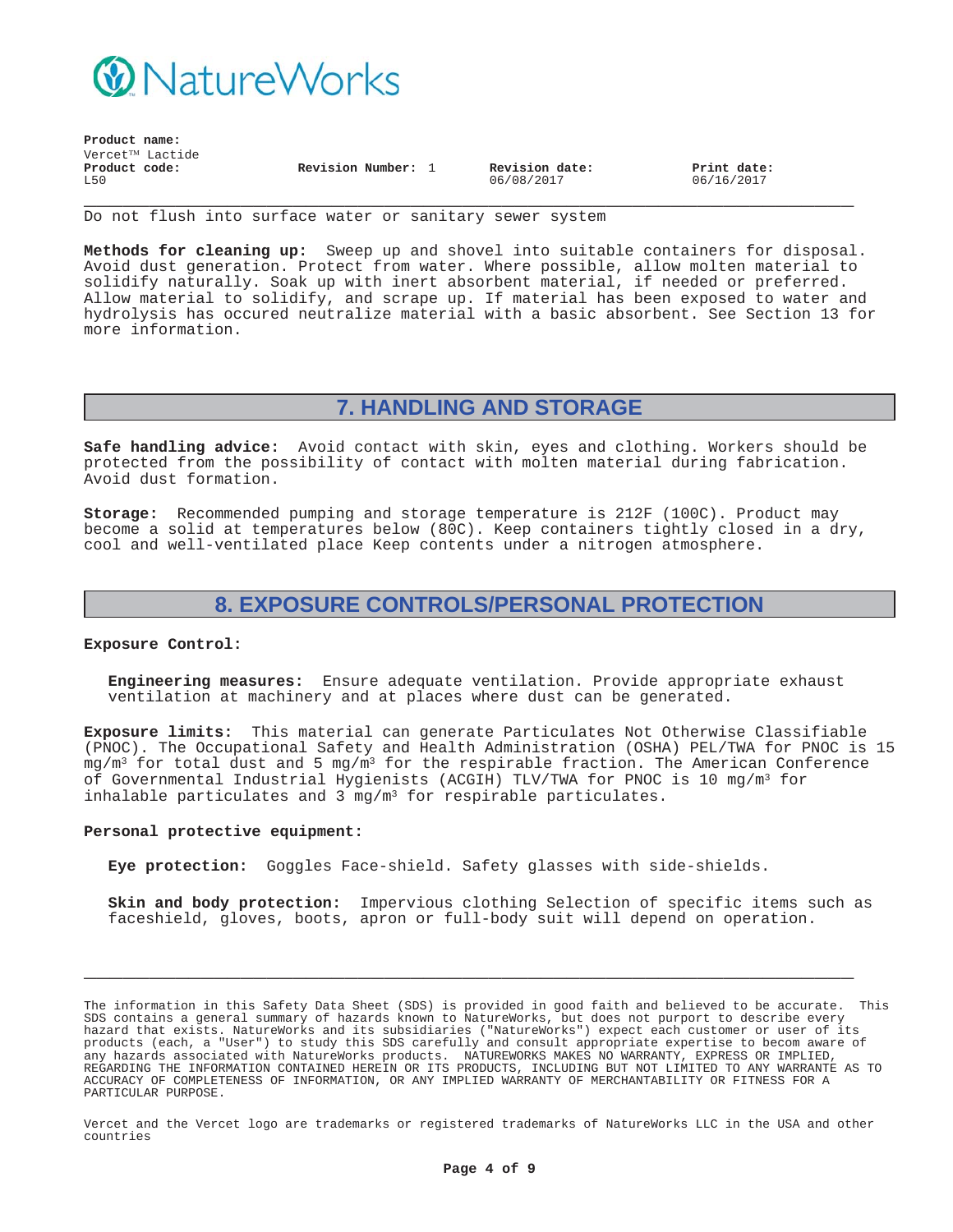

| Product name: |                              |                    |                |             |
|---------------|------------------------------|--------------------|----------------|-------------|
| Product code: | Vercet <sup>TM</sup> Lactide | Revision Number: 1 | Revision date: | Print date: |
| L50           |                              |                    | 06/08/2017     | 06/16/2017  |
|               |                              |                    |                |             |

**Respiratory protection:** Use with approved air purifying respirator if handling at elevated temperatures. Consult an industrial hygiene professional prior to respirator selection and use. Use a postive-pressure air supplied respirator if there is any potential for an uncontrolled release, exposure levels are not known, or any other circumstances where air-purifying respirators may not provide adequate protection. WARNING: Air purifying respirators do not protect workers in oxygen-deficient atmospheres.

**Hand protection:** Preventive skin protection. Contact glove manufacturer for specific glove information.

**Hygiene measures:** Eye wash fountain should be located in immediate work area. Handle in accordance with good industrial hygiene and safety practice Keep working clothes separately

**Special hazard:** Workers should be protected from the possibility of contact with molten material during fabrication.

## **9. PHYSICAL AND CHEMICAL PROPERTIES**

**Physical state:** Solid, Liquid Appearance: Typically a white waxy crystalline solid at room temperature<br> **Color:** White  $Color:$ **Odor:** Acrid odor.<br> **PH:** No informat No information available<br>Not determined **Vapor pressure:**<br>Vapor density: **Vapor density:** Not determined **Evaporation rate: Partition Coefficient (n-octanol/water)** Not determined **Density:** No data available **Decomposition temperature:** Not determined **Boiling point / boiling range:** 482-500F (250-260C) **Melting point / melting range:** 203F (95C) **Autoignition temperature:** Not determined **Freezing point °C** Not determined **Flash point: Flammability:** No information available **Flammability Limits in Air:** No information available **Water solubility: Solubility:** No information available **Other Standards:** None

**\_\_\_\_\_\_\_\_\_\_\_\_\_\_\_\_\_\_\_\_\_\_\_\_\_\_\_\_\_\_\_\_\_\_\_\_\_\_\_\_\_\_\_\_\_\_\_\_\_\_\_\_\_\_\_\_\_\_\_**

The information in this Safety Data Sheet (SDS) is provided in good faith and believed to be accurate. This SDS contains a general summary of hazards known to NatureWorks, but does not purport to describe every hazard that exists. NatureWorks and its subsidiaries ("NatureWorks") expect each customer or user of its products (each, a "User") to study this SDS carefully and consult appropriate expertise to becom aware of any hazards associated with NatureWorks products. NATUREWORKS MAKES NO WARRANTY, EXPRESS OR IMPLIED, REGARDING THE INFORMATION CONTAINED HEREIN OR ITS PRODUCTS, INCLUDING BUT NOT LIMITED TO ANY WARRANTE AS TO ACCURACY OF COMPLETENESS OF INFORMATION, OR ANY IMPLIED WARRANTY OF MERCHANTABILITY OR FITNESS FOR A PARTICULAR PURPOSE.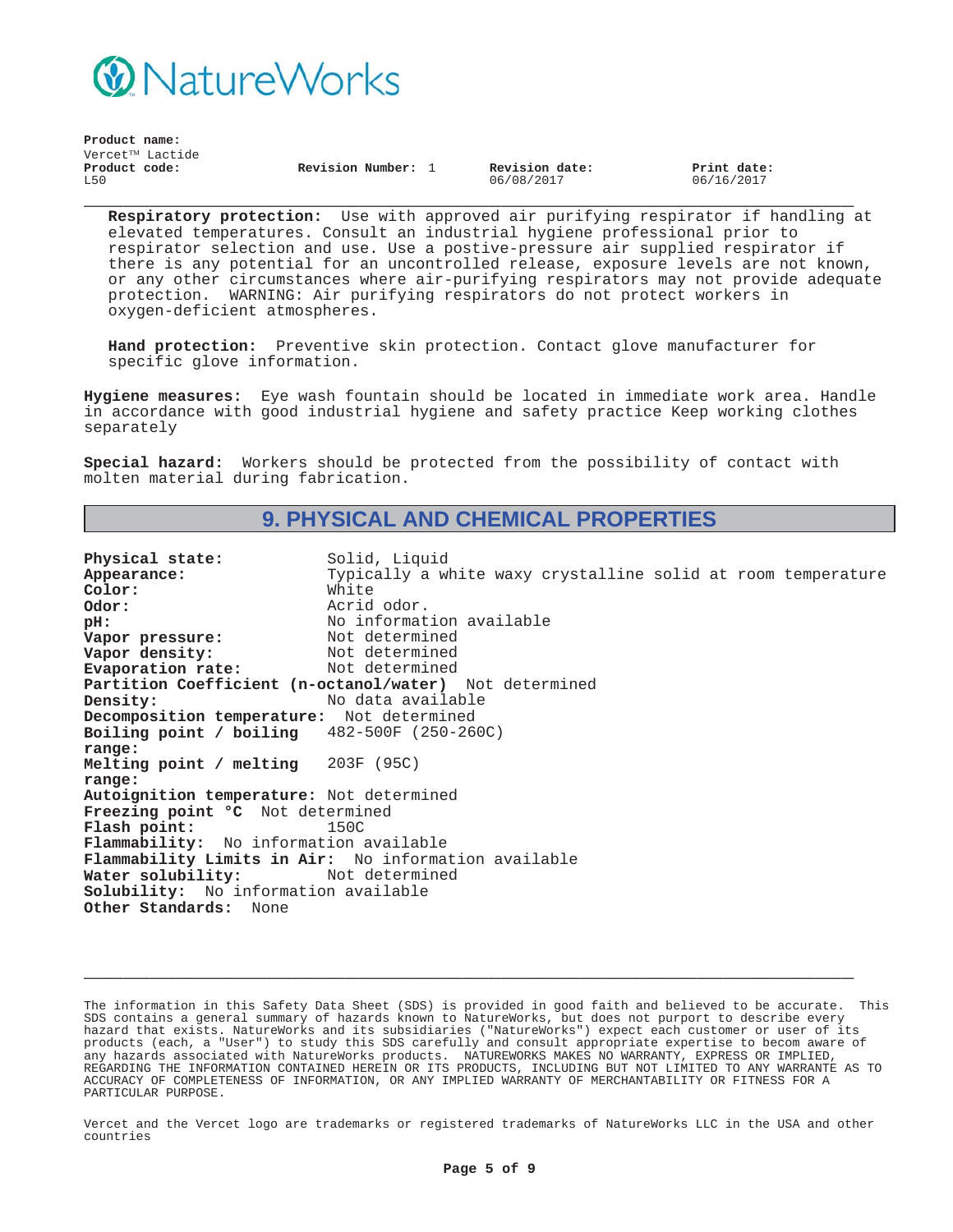

**Revision Number:** 1 **Revision date:**

06/08/2017

**Print date:** 06/16/2017

# **10. STABILITY AND REACTIVITY**

**\_\_\_\_\_\_\_\_\_\_\_\_\_\_\_\_\_\_\_\_\_\_\_\_\_\_\_\_\_\_\_\_\_\_\_\_\_\_\_\_\_\_\_\_\_\_\_\_\_\_\_\_\_\_\_\_\_\_\_**

**Chemical stability:** Hygroscopic. Stable under recommended storage conditions.

**Conditions to avoid:** Temperatures above 440F (230C). Exposure to moisture. Heat Generation of gas during decomposition can cause pressure in closed systems.

**Materials to avoid:** Strong bases, Oxidizing agents, Nitric acid, Hydrofluoric acid

**Hazardous decomposition products:** Carbon dioxide, Carbon monoxide (CO), Aldehydes, Organic acids

**Polymerization:** Polymerization can occur. At elevated temperatures organometallic compounds, nitric acid and hydrofluoric acid can catalyze polymerization.

## **11. TOXICOLOGICAL INFORMATION**

**Acute toxicity:** Lactide caused adverse effects to the gastrointestinal system and kidneys in animal studies.

**Local effects:** Lactide, when in contact with moisture, hydrolyzes to form lactic acid. Lactic acid can cause severe irritation and possibly burns to tissue upon contact. Risk of serious damage to eyes Severe eye irritation May cause skin irritation Irritating to respiratory system

**Specific effects:** Inhalation may provoke the following symptoms:, Lung irritation, Severe shortness of breath, Difficulty in breathing, Ingestion may provoke the following symptoms:, Nausea, Diarrhoea, Vomiting.

**Mutagenic effects:** Tests on bacterial or mammalian cell cultures did not show mutagenic effects. Did not show mutagenic effects in animal experiments

**Reproductive toxicity:** No data is available on the product itself.

**Carcinogenic effects:** No data is available on the product itself.

**Target organ effects:** In animals, effects have been reported on the following organs following ingestion: stomach, kidneys.

**\_\_\_\_\_\_\_\_\_\_\_\_\_\_\_\_\_\_\_\_\_\_\_\_\_\_\_\_\_\_\_\_\_\_\_\_\_\_\_\_\_\_\_\_\_\_\_\_\_\_\_\_\_\_\_\_\_\_\_**

The information in this Safety Data Sheet (SDS) is provided in good faith and believed to be accurate. This SDS contains a general summary of hazards known to NatureWorks, but does not purport to describe every hazard that exists. NatureWorks and its subsidiaries ("NatureWorks") expect each customer or user of its products (each, a "User") to study this SDS carefully and consult appropriate expertise to becom aware of any hazards associated with NatureWorks products. NATUREWORKS MAKES NO WARRANTY, EXPRESS OR IMPLIED, REGARDING THE INFORMATION CONTAINED HEREIN OR ITS PRODUCTS, INCLUDING BUT NOT LIMITED TO ANY WARRANTE AS TO ACCURACY OF COMPLETENESS OF INFORMATION, OR ANY IMPLIED WARRANTY OF MERCHANTABILITY OR FITNESS FOR A PARTICULAR PURPOSE.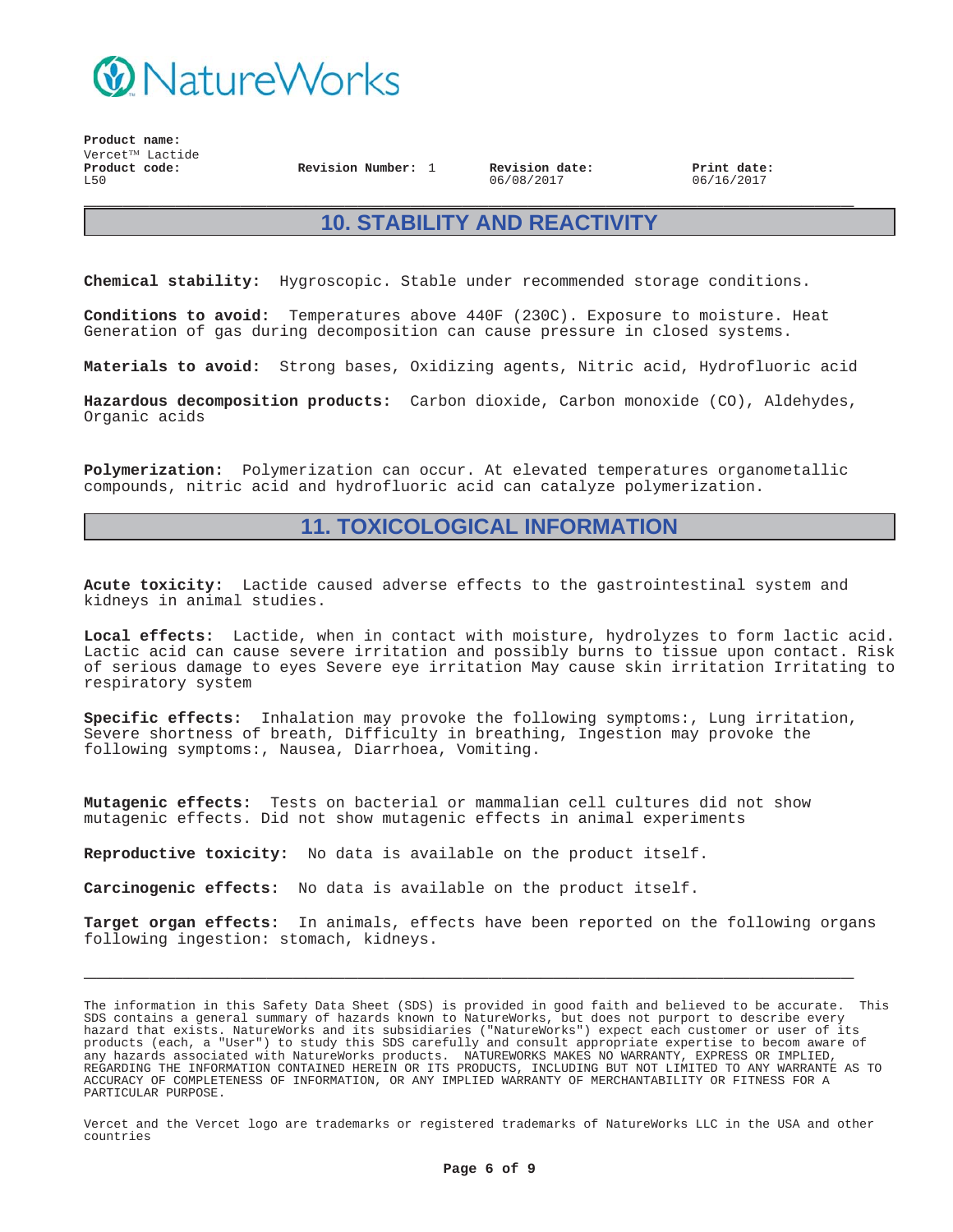

**Revision Number:** 1 **Revision date:**

06/08/2017

**Print date:** 06/16/2017

**Skin:** LD50/dermal/rabbit > 2000 mg/kg

**Ingestion:** LD50/ oral/ rat > 5000 mg/kg

## **12. ECOLOGICAL INFORMATION**

**\_\_\_\_\_\_\_\_\_\_\_\_\_\_\_\_\_\_\_\_\_\_\_\_\_\_\_\_\_\_\_\_\_\_\_\_\_\_\_\_\_\_\_\_\_\_\_\_\_\_\_\_\_\_\_\_\_\_\_**

**Ecotoxicity effects:** No data available

**Persistence and degradability:** No data available

**Bioaccumulation:** The bioconcentration factor (BCF) is less than 100 (low potential for bioconcentration).

**Mobility:** Estimated log octanol-water partition coefficient (Kow) is 1.65. Estimated Koc is 50 (very mobile in soils). Estimated Henrys Law Constant is 1.22 x 10-5 atm-m3/mole (more likely to partition into water than air).

## **13. DISPOSAL CONSIDERATIONS**

### **Waste from residues / unused products:**

Waste disposal must be in accordance with appropriate Federal, State, and local regulations. This product, if unaltered by use, may be disposed of by treatment at a permitted facility or as advised by your local hazardous waste regulatory authority. Residue from fires extinguished with this material may be hazardous.

THE COMPANY HAS NO CONTROL OVER THE MANAGEMENT PRACTICES OR MANUFACTURING PROCESSES OF PARTIES HANDLING OR USING THIS MATERIAL. THE INFORMATION PRESENTED HERE PERTAINS ONLY TO THE PRODUCT AS SHIPPED IN ITS INTENDED CONDITION

## **14. TRANSPORT INFORMATION**

**U.S. Department of Transportation (DOT): Proper shipping name:** This product is not regulated when shipped at room temperature. **Hazard class:** Not regulated **Packing group:** None **Hazardous substances (RQ):** None

The information in this Safety Data Sheet (SDS) is provided in good faith and believed to be accurate. This SDS contains a general summary of hazards known to NatureWorks, but does not purport to describe every hazard that exists. NatureWorks and its subsidiaries ("NatureWorks") expect each customer or user of its products (each, a "User") to study this SDS carefully and consult appropriate expertise to becom aware of any hazards associated with NatureWorks products. NATUREWORKS MAKES NO WARRANTY, EXPRESS OR IMPLIED, REGARDING THE INFORMATION CONTAINED HEREIN OR ITS PRODUCTS, INCLUDING BUT NOT LIMITED TO ANY WARRANTE AS TO ACCURACY OF COMPLETENESS OF INFORMATION, OR ANY IMPLIED WARRANTY OF MERCHANTABILITY OR FITNESS FOR A PARTICULAR PURPOSE.

**\_\_\_\_\_\_\_\_\_\_\_\_\_\_\_\_\_\_\_\_\_\_\_\_\_\_\_\_\_\_\_\_\_\_\_\_\_\_\_\_\_\_\_\_\_\_\_\_\_\_\_\_\_\_\_\_\_\_\_**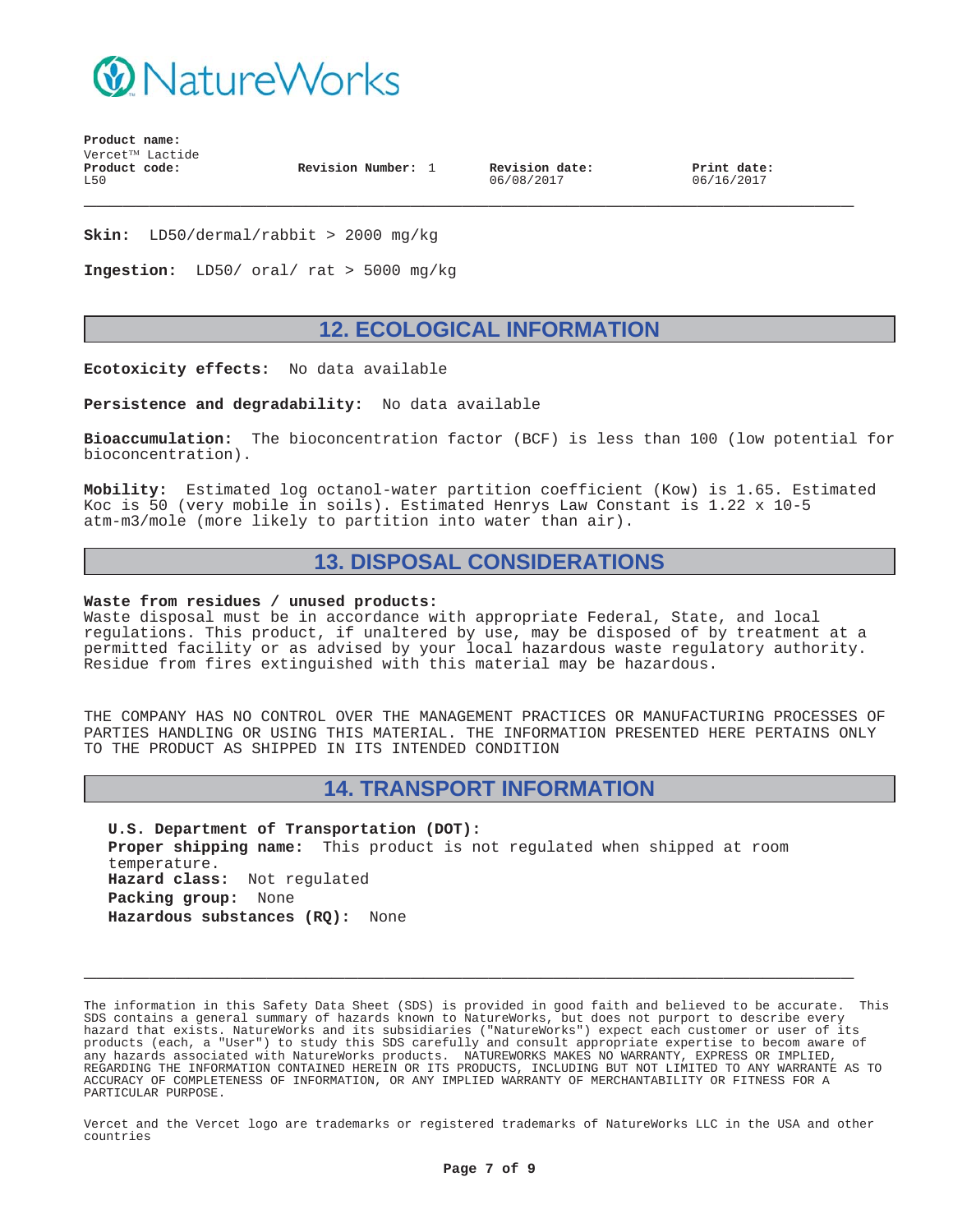

**Revision Number:** 1 **Revision date:**

06/08/2017

**Print date:** 06/16/2017

### **\_\_\_\_\_\_\_\_\_\_\_\_\_\_\_\_\_\_\_\_\_\_\_\_\_\_\_\_\_\_\_\_\_\_\_\_\_\_\_\_\_\_\_\_\_\_\_\_\_\_\_\_\_\_\_\_\_\_\_ IMDG:**

**Proper shipping name:** This product is not regulated when shipped at room temperature. **Hazard class:** Not regulated **Packing group:** None

### **ICAO/IATA:**

**Proper shipping name:** This product is not regulated when shipped at room temperature. **Hazard Class:** Not regulated **Packing group:** None

# **15. REGULATORY INFORMATION**

(not meant to be all inclusive - selective regulations represented)

Regulatory requirements are subject to change and may differ between locations. It is the User's responsibility to ensure that all activities comply with all federal, state or provincial and locals laws and regulations. The following specific information is made for the purpose of complying with numerous national, federal, state or provincial, and local laws and regulations. See other sections for health and safety information.

**U.S. REGULATIONS**

**TSCA Inventory List:** Listed

**STATE REGULATIONS**

**California Proposition 65 -** Not Listed

**INTERNATIONAL INVENTORIES**

**Canada NDSL Inventory List :** Listed **REACH/EU EINECS List :** Listed **Japanese inventory (ENCS):**Listed **Korean chemical inventory:** Listed **China inventory of existing chemical substances list :** Not Listed

# **16. OTHER INFORMATION INCLUDING INFORMATION ON PREPARATION AND REVISION OF THE SDS**

**\_\_\_\_\_\_\_\_\_\_\_\_\_\_\_\_\_\_\_\_\_\_\_\_\_\_\_\_\_\_\_\_\_\_\_\_\_\_\_\_\_\_\_\_\_\_\_\_\_\_\_\_\_\_\_\_\_\_\_**

The information in this Safety Data Sheet (SDS) is provided in good faith and believed to be accurate. This SDS contains a general summary of hazards known to NatureWorks, but does not purport to describe every hazard that exists. NatureWorks and its subsidiaries ("NatureWorks") expect each customer or user of its products (each, a "User") to study this SDS carefully and consult appropriate expertise to becom aware of any hazards associated with NatureWorks products. NATUREWORKS MAKES NO WARRANTY, EXPRESS OR IMPLIED, REGARDING THE INFORMATION CONTAINED HEREIN OR ITS PRODUCTS, INCLUDING BUT NOT LIMITED TO ANY WARRANTE AS TO ACCURACY OF COMPLETENESS OF INFORMATION, OR ANY IMPLIED WARRANTY OF MERCHANTABILITY OR FITNESS FOR A PARTICULAR PURPOSE.